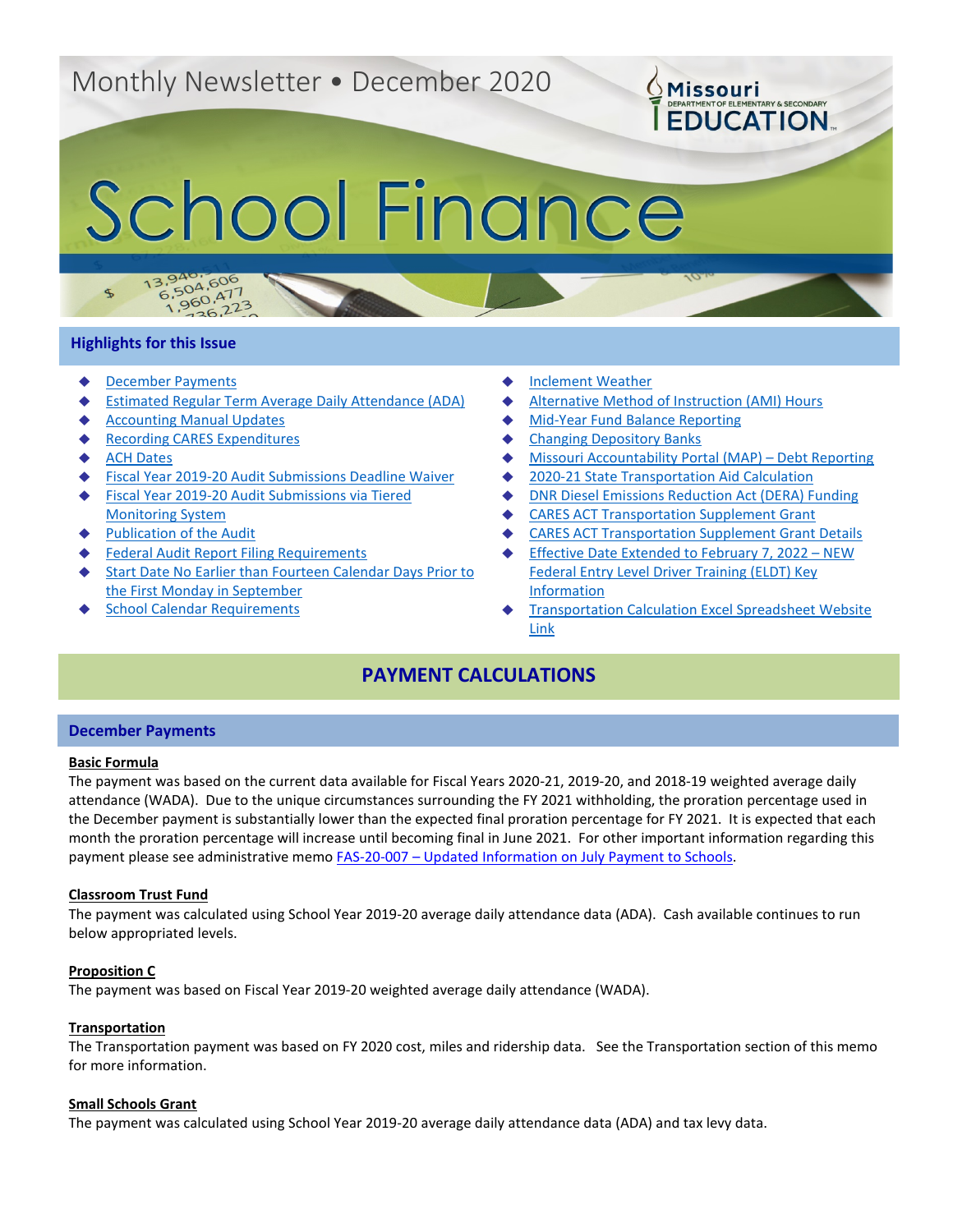# <span id="page-1-0"></span>**Estimated Regular Term Average Daily Attendance (ADA)**

The calculated Threshold percentages to be used in the Weighted Average Daily Attendance (WADA) calculation for FY 2021 declined from prior years. This decline may cause districts' FY 2021 WADA to increase over prior year's calculations due to greater weighting of one or all of the weighting categories. The change in Threshold percentages are as follows:

| <b>Item</b>                           | <b>Amount</b> |
|---------------------------------------|---------------|
| State Adequacy Target FY 2021         | \$6,375       |
| Free & Reduced Lunch Threshold        | 29.45%        |
| Special Education (IEP) Threshold     | 12.83%        |
| Limited English Proficiency Threshold | 2.07%         |

Also, if your district will be claiming prekindergarten students for state aid that will make the FY 2021 year the highest of the three years, it will be necessary to estimate an ADA including those prekindergarten students in order to get paid on those students this year. Estimates including prekindergarten students should be supplied only after the MOSIS October Student Core file is submitted so that the maximum 4% of prekindergarten students can be calculated.

To help determine if it would be advantageous for your district to estimate ADA for the FY 2021 year, please see the Estimated ADA page located under School Finance in the web application system. Also, a tool has been developed to compare current year information for your district to the district's first or second preceding year WADA. This tool can be found on the School Finance website under Calculation Tools at [https://dese.mo.gov/financial-admin-services/school-finance/calculation-tools.](https://dese.mo.gov/financial-admin-services/school-finance/calculation-tools) There is a worksheet in the tool labeled "Instructions" that provides guidance on estimating ADA and logic related to estimated regular term ADA.

If your district determines it is appropriate to estimate an ADA for FY 2021, please email your district finance contact the following:

- The regular term ADA the district/charter wishes to estimate separated by PK and the K-12.
- The enrollment used as the base for the estimate.
- The attendance percentage used to develop the estimate.
- Any other logic applied to determine the estimate provided.

Once the email is received, the information provided will be reviewed to determine if the estimate appears reasonable. If the estimate appears reasonable, then your district's school finance contact will enter the estimate on the Estimated ADA Screen. Please monitor your estimated ADA throughout the year to ensure overestimating does not occur. This estimate may be adjusted at any time during the year by sending a revised estimate which includes the detailed information outlined above.

Revisions to the Fiscal Year 2020-21 estimated ADA may be made through **May 15, 2021**. Contact School Finance staff if you have questions about estimating ADA.

# <span id="page-1-1"></span>**Accounting Manual Updates**

Various CARES Act grants have been created for distribution in FY 2021 after th[e Missouri Financial Accounting Manual](https://dese.mo.gov/financial-admin-services/school-finance/accounting-manual) was published on July 1, 2020. The revised sections include the Revenue Object Quick Reference, Revenue Object Code Descriptions, and the Project Code section. You may wish to print off these revised sections for reference.

# <span id="page-1-2"></span>**Recording CARES Expenditures**

If a LEA is using expenditures from the Fiscal Year 2019-20 year to claim CARES funds received in Fiscal Year 2020-21 it will be necessary to revise the Fiscal Year 2019-20 Annual Secretary of the Board Report to show the proper source of funds and project code associated with the expenditure. It is necessary to complete these changes in a timely manner as various reporting is done based on this financial data and these changes impact this reporting. Note several software vendors did not update their software until the end of October to allow the project codes created after June 30, 2020 to be allowed in the ASBR upload file. It is important to verify your software is up-to-date before revising your ASBR to allow for the CARES expenditures to be reported correctly in the ASBR.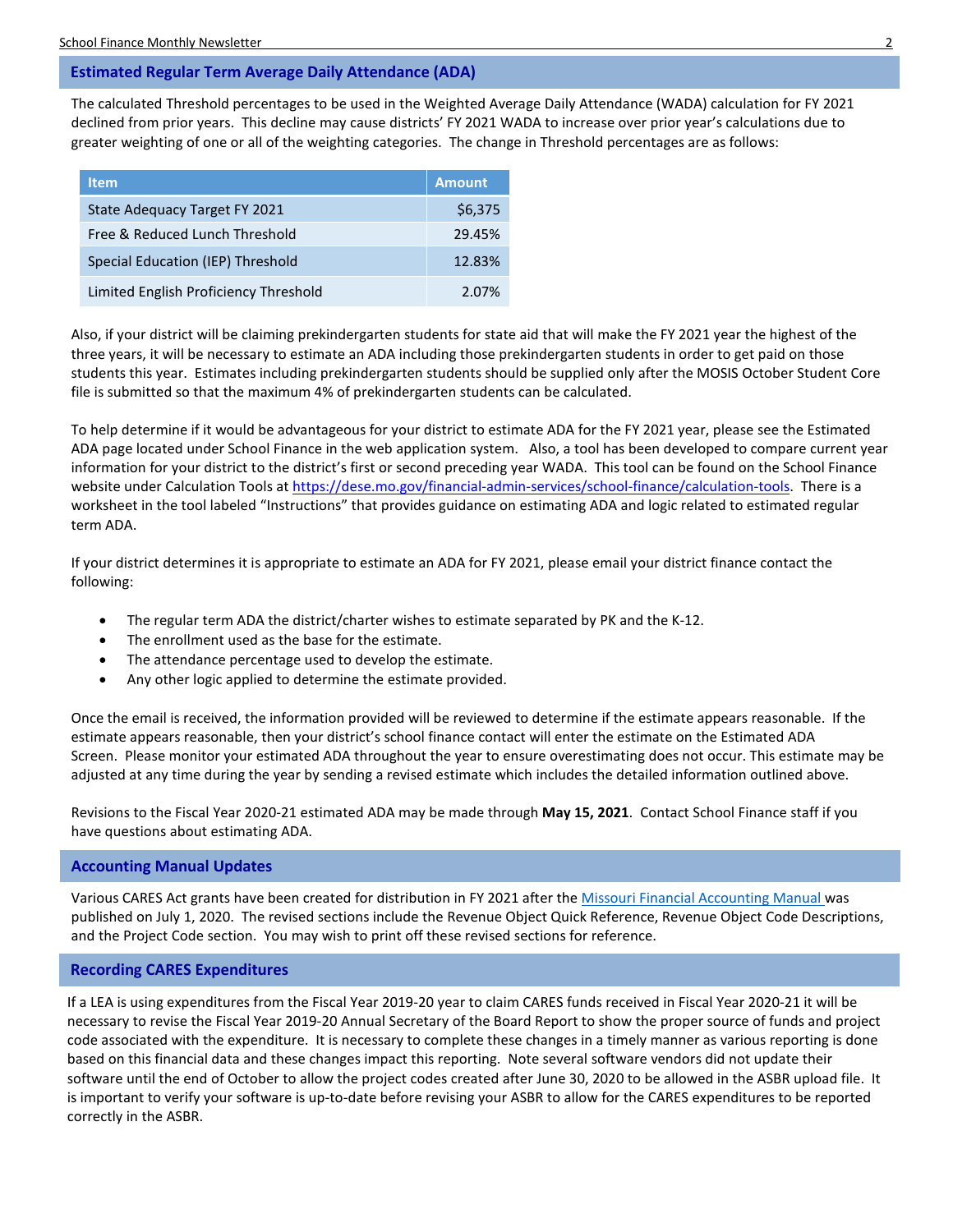School Finance Monthly Newsletter 3

### <span id="page-2-0"></span>**ACH Dates**

The Automated Clearinghouse (ACH) transfer dates are located on the School Finance website under Financial Reports. Below is also a list of those dates:

| <b>ACH Deposit Dates</b><br>Payment transmittals will be available the business day prior to the ACH date. |                   |  |  |
|------------------------------------------------------------------------------------------------------------|-------------------|--|--|
| <b>FY 2021</b>                                                                                             |                   |  |  |
| July 21, 2020                                                                                              | August 21, 2020   |  |  |
| September 21, 2020                                                                                         | October 21, 2020  |  |  |
| November 20, 2020                                                                                          | December 21, 2020 |  |  |
| January 21, 2021                                                                                           | February 22, 2021 |  |  |
| March 22, 2021                                                                                             | April 21, 2021    |  |  |
| May 21, 2021                                                                                               | June 21, 2021     |  |  |
| <b>FY 2022</b>                                                                                             |                   |  |  |
| July 20, 2021                                                                                              | August 20, 2021   |  |  |
| September 21, 2021                                                                                         | October 21, 2021  |  |  |
| November 22, 2021                                                                                          | December 21, 2021 |  |  |

# <span id="page-2-1"></span>**Fiscal Year 2019-20 Audit Submissions Deadline Waiver**

The deadline for submitting audits is **December 31, 2020,** but Fiscal Year 2019-20 audit submission deadline has been extended to **January 31, 2021.** If the district or charter has received and their board has approved the Fiscal Year 2019-20 audit submit finalized audit report as soon as possible.

# <span id="page-2-2"></span>**Fiscal Year 2019-20 Audit Submissions via Tiered Monitoring System**

The following guidelines are provided for the Fiscal Year 2020 Audit Submissions:

- Final board approved audits, copies of signed board minutes approving the audit, and management letters should be submitted to DESE via the Tiered Monitoring System. The documents should be in Adobe searchable pdf format, version 11.0 or lower. The file description should easily identify the document, such as audit, management letter, or signed board minutes.
- The audit report should be uploaded as "Audit Documents (required fiscal audit)" and the board minutes, management letter and any corrective action plans would be "Audit Documents (supporting docs)" in the file upload dialog box for the 2020-21 fiscal year. The file upload box will also require adding the contact information for the auditor before the audit report can be uploaded. (Use the global document repository (uploads) link under "Utilities" on the right side of the screen to upload the documents.)
- Deadline for submitting audits is **December 31, 2020** but Fiscal Year 2019-20 audit submission the deadline has been extended to **January 31, 2021.** If the district or charter has received and their board has approved the Fiscal Year 2019- 20 audit, submit the finalized audit report as soon as possible.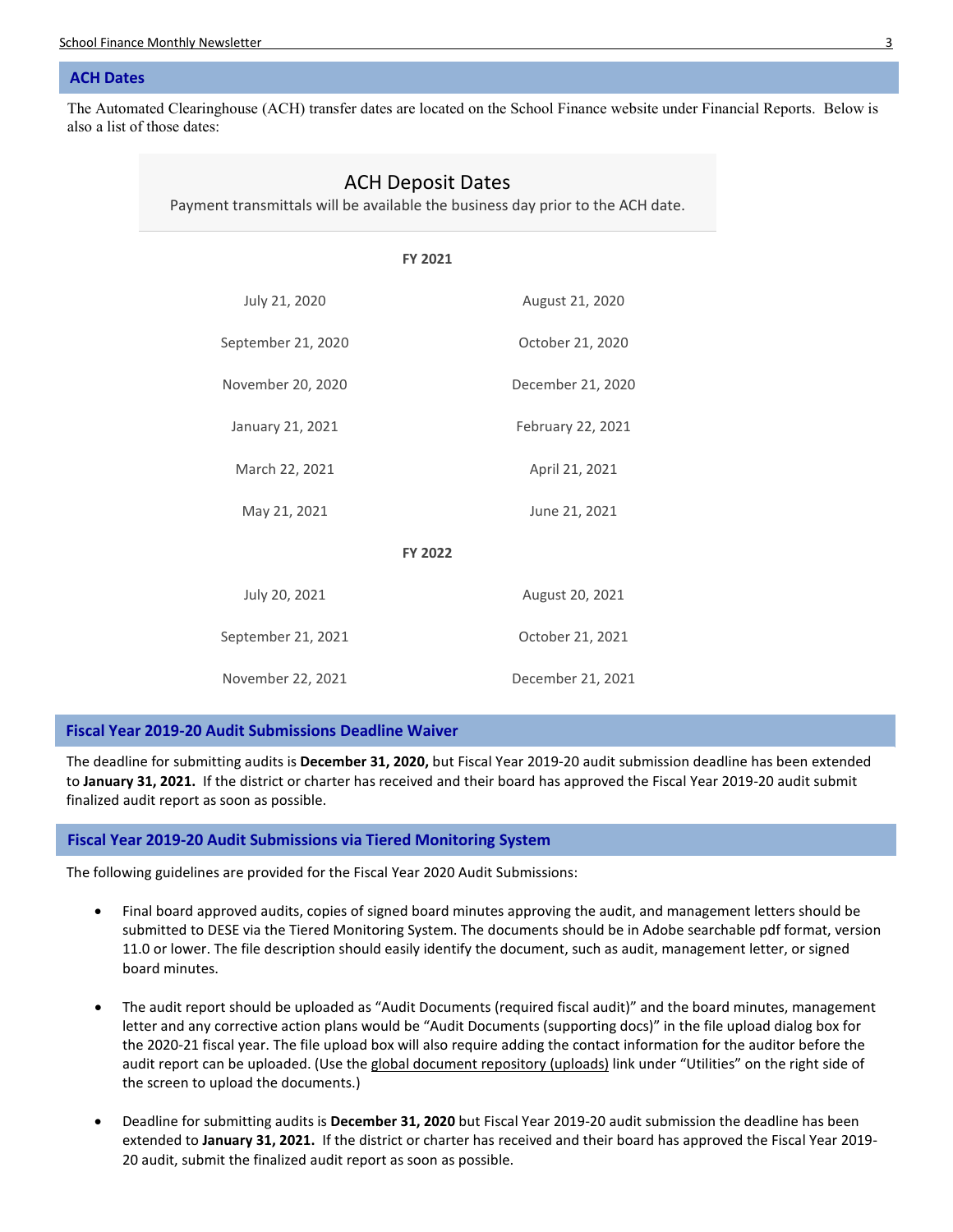- Copies of signed board minutes and management letters may be submitted after the December 31 deadline. These documents should include all required signatures, which is a change from current practice.
- The school, not the auditor, is responsible for ensuring that the audit, board minutes, and management letter are submitted to DESE in compliance with the provisions of the audit rule. With the change of audit submission via the Tiered Monitoring System, the auditor should not have access to this system and, therefore, not be able to upload the audit documents.
- To minimize the need for subsequent audit corrections, schools are strongly encouraged to complete the following checklist prior to submitting the audit:
	- The pages of the audit have been compared to the Table of Contents and no pages are missing or out of order. Audits with missing pages may be rejected as incomplete.
	- The audit includes the auditor's signature and the date of the audit report. Audit reports that are not signed and dated may be considered a draft, not a final report. Draft reports cannot be accepted in satisfaction of the audit requirement.
	- The ending debt balances in the audit report (reported in the financial statements and/or Notes to the Financial Statements) agree to the balances reported in Part IV, Long and Short Term Debt, of the Annual Secretary of the Board Report (ASBR). Any differences should be reconciled.
	- The audit includes the updated version of the Schedule of Selected Statistics, which can be found at [http://dese.mo.gov/financial-admin-services/school-audits.](http://dese.mo.gov/financial-admin-services/school-audits)
	- The data reported on the Schedule of Selected Statistics agrees to the corresponding data on the ASBR and MOSIS/Core Data. If changes to the ASBR and/or MOSIS/Core Data are needed as a result of the review, please revise and resubmit corrections as soon as possible and notify your auditor of any changes.
	- Submit/upload corrective action plans for federal and state findings in a separate document from the audit report.
	- The audit submission includes the district's Single Audit, if applicable. There is no provision in the rule allowing the Single Audit portion of the audit to be submitted at a later date.

# <span id="page-3-0"></span>**Publication of the Audit**

Per 165.121, RSMo, within thirty days of the receipt of the audit report the school board shall cause a summary of the report to be prepared which shall include, together with any other matter the board deems appropriate, the following:

- 1) A summary statement of fund balances and receipts and disbursements by major classifications of each fund and all funds;
- 2) A summary statement of the scope of the audit examination;
- 3) The auditor's opinion on the financial statements included in the audit report.

Immediately upon the completion of the summary, the school board shall cause it to be published once in a newspaper within the county in which all or a part of the district is located which has general circulation within the district or, if there is none, then the board shall cause the summary to be posted in at least five public places within the district. The publication shall contain information as to where the audit report is available for inspection and examination. The report shall be kept available for such purposes thereafter.

# <span id="page-3-1"></span>**Federal Audit Report Filing Requirements**

In addition to the state's audit requirements described in 5 CSR 30-4.020, schools must comply with the following federal audit requirements:

- Districts/charter schools that have a Single Audit are required to submit a data collection form and reporting package to the Federal Audit Clearinghouse (FAC) at the U.S. Bureau of Census within the earlier of 30 days from the receipt of the audit report or nine months after the end of the audit period (March 31 of the subsequent fiscal year). The reporting package consists of the complete audit (financial statements and auditor's reports) and, as necessary, a summary schedule of prior audit findings and a corrective action plan for current year audit findings. Reports should be submitted to th[e FAC.](https://harvester.census.gov/facweb/Default.aspx/ddeindex.html)
- Districts/charter schools that expend less than \$750,000 in total federal funds are not required to send a copy of the audit report to the Federal Audit Clearinghouse.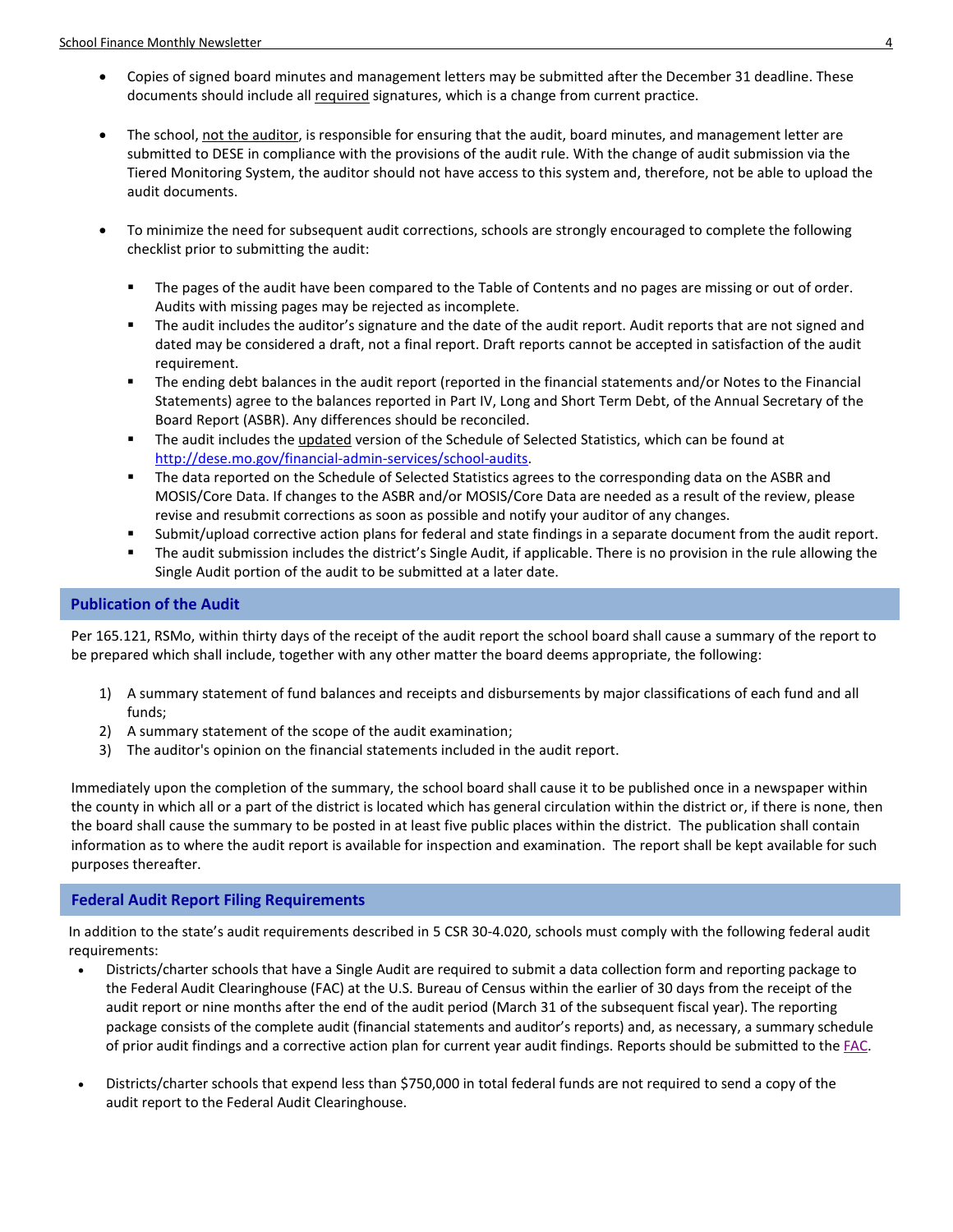• A copy of the reporting package should also be sent to pass-through entities, including the Department, if the Schedule of Findings and Questioned Costs includes audit findings or a summary schedule of prior audit findings relating to federal awards provided by the pass-through entity.

More information regarding the federal audit report filing requirements can be located at the FAC [FAQ](https://harvester.census.gov/facweb/FAQs.aspx) website.

# **OTHER IMPORTANT REMINDERS AND TOPICS OF INTEREST**

# <span id="page-4-0"></span>**Start Date No Earlier than Fourteen Calendar Days Prior to the First Monday in September**

Starting in School Year 2020-21 Section 171.031.2, RSMo, directs that a district may not set their opening date earlier than fourteen calendar days prior to the first Monday in September. For School Year 2021-22 the first day of school cannot occur prior to August 23, 2021. Guidance regarding this new reporting can be found on the School Finance Topics & Procedures webpag[e https://dese.mo.gov/financial-admin-services/school-finance/finance-topics-procedures.](https://dese.mo.gov/financial-admin-services/school-finance/finance-topics-procedures)

# <span id="page-4-1"></span>**School Calendar Requirements**

Missouri statute directs that *each school board shall prepare annually a calendar for the school term* per Section 171.031.1, RSMo. The school term in school year 2020-21 and subsequent years shall consist of one thousand forty-four hours of actual pupil attendance with no minimum number of school days required, and "school day" shall mean any day in which, for any amount of time, pupils are under the guidance and direction of teachers in the teaching process. For kindergarten and prekindergarten grade levels the board shall provide a minimum of five hundred twenty-two hours of actual pupil attendance in a term with no minimum number of school days. In short:

There is only an hour requirement of 1,044 hours or 522 hours in session for half day kindergarten or prekindergarten programs claimed for state aid.

• There is no longer a minimum and maximum day length.

There is a make-up hour requirement instead of a day requirement.

- 36 planned make-up hours are required.
- The district or charter school cannot go below 1,044 hours in session, or 522 hours in session for half day kindergarten or prekindergarten programs claimed for state aid, unless forgiven by weather make-up requirements. Weather makeup requirements are:
	- $\circ$  The first 36 weather hours are made up, then half the amount thereafter up to 48 hours, for a maximum of 60 total make-up hours.

# <span id="page-4-2"></span>**Inclement Weather**

Districts must comply with Section 163.021.1, RSMo, which requires compliance with the minimum term to be eligible for state aid. Additionally, Section 171.033.3, RSMo, states "in school year 2019-20 and subsequent years, a school district may be exempt from the requirement to make up school lost or cancelled due to inclement weather in the school district when the school district has made up the thirty-six hours required under subsection 2 of this section and half the number of additional lost or cancelled hours up to forty-eight, resulting in no more than sixty total make-up hours required by this section".

"Inclement weather", for purposes of this section, shall be defined as ice, snow, extreme cold, excessive heat, flooding, or a tornado.

Reminder: Days that are forgiven due to inclement weather will not have an adverse impact on the average daily attendance (ADA) calculation. This will create a situation which will have an effect on both components (both the total attendance hours and the hours-in-session) of the ADA calculation and, therefore, will not have a negative impact on the ADA.

The above information regarding inclement weather and a short FAQ are available at [https://dese.mo.gov/financial-admin](https://dese.mo.gov/financial-admin-services/school-finance/finance-topics-procedures)[services/school-finance/finance-topics-procedures](https://dese.mo.gov/financial-admin-services/school-finance/finance-topics-procedures) under the Inclement Weather link.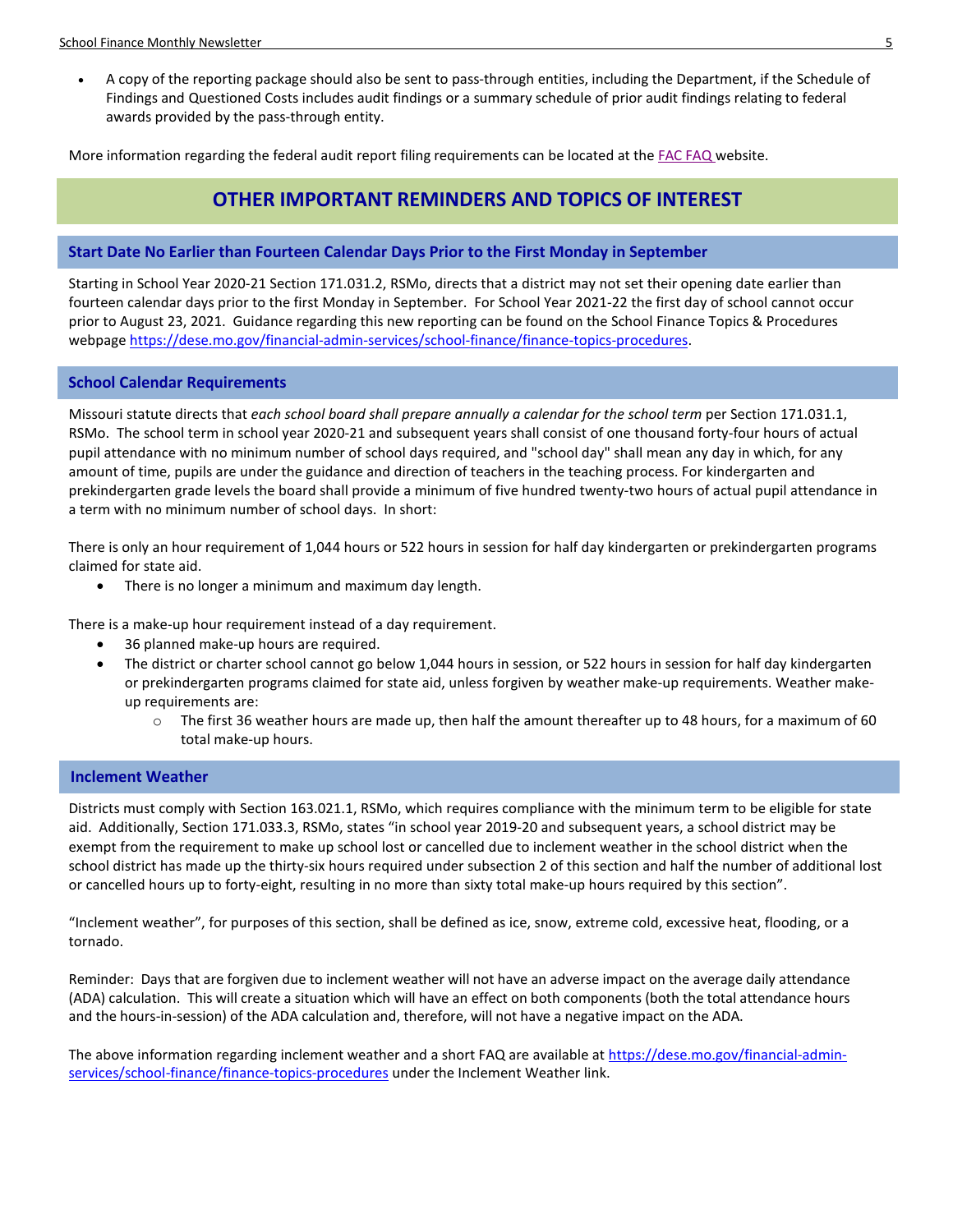# <span id="page-5-0"></span>**Alternative Method of Instruction (AMI) Hours**

The 2020-21 year is the first year that there is an option to use up to 36 Alternative Method of Instruction (AMI) hours. AMI hours can be used for any hours of school lost or cancelled due to exceptional or emergency circumstances during a school year which shall include, but not be limited to, inclement weather, a utility outage, or an outbreak of a contagious disease. The alternative method of instruction, provided for in a DESE approved plan, can be used for up to 36 hours during the school year pursuant to 171.033.5, however, since these are considered hours of instruction they not offset the requirement to plan 36 weather make-up hours.

### <span id="page-5-1"></span>**Mid-Year Fund Balance Reporting**

The mid-year fund balance reporting will occur as a part of the February Core Data cycle on Core Data Screen 35. Each district will be required to report the following information as of December 31, 2020:

- Incidental and Teachers Funds' Unrestricted Ending Fund Balance as of December 31.
- Tax Anticipation borrowing in the Incidental or Teachers Funds between July 1 and December 31.
- Transfers from the General Fund to the Capital Projects or Debt Service Funds between July 1 and December 31.

# <span id="page-5-2"></span>**Changing Depository Banks**

Districts/charter schools changing banks or bank accounts must first be registered in the State of Missouri new procurement system MissouriBUYS. All banking changes will now be completed in MissouriBUYS. MissouriBUYS web link is [https://MissouriBUYS.mo.gov.](https://missouribuys.mo.gov/) Reminder: when depositaries are changed, the first payment issued after the change could be in the form of a paper check. If you have issues in using MissouriBUYS, please contact MissouriBUYS team via email at [WebProcure.Support@perfect.com](mailto:WebProcure.Support@perfect.com) or by phone at (866) 889-8533.

# <span id="page-5-3"></span>**Missouri Accountability Portal (MAP) – Debt Reporting**

Section 37.850, RSMo, requires school districts to report all bonded indebtedness and requires charter schools to report all debt. This information shall be supplied to Office of Administration (OA) for display on the State's Accountability Portal.

If a school district issues new bonds or a charter school enters into debt obligations the new debts are required to be entered onto the portal within seven days of issuing a bond or incurring an obligation or debt per section 37.850, RSMo.

A user link for the portal is available on the main pag[e http://mapyourtaxes.mo.gov/MAP/Bonds/HomePage.aspx.](http://mapyourtaxes.mo.gov/MAP/Bonds/HomePage.aspx) In order to submit information, an entity will need to visit the portal website and obtain a secure user name and password. The user name and password can be created by selecting "create account" on the right hand side of the screen. Once credentials are granted, a user may enter the site to enter or update bond or debt information.

Most of the required fields on the reporting tool are self explanatory; however, there have been questions regarding a couple of the fields. The description of the revenue stream is generally something such as revenue generated from a levy that was established, Classroom Trust Fund revenue, or local revenue. This list is not an all inclusive list but provides a general idea as to what would seem to be an appropriate response. The description of the project would be a description as to what the project was, for example, a building project.

If you have questions regarding accessing the portal website, please contact OA at (573) 751-2971 o[r MAPBonds@oa.mo.gov.](mailto:MAPBonds@oa.mo.gov) For questions regarding what debt should be entered on the portal contact School Finance at 573-751-0357.

# **STUDENT TRANSPORTATION**

# <span id="page-5-4"></span>**2020-21 State Transportation Aid Calculation**

The Fiscal Year 2020-21 state transportation aid calculation is available through the School Finance website. Select Monthly Financial Reports. Input County-District number. The Payment Transmittal is then displayed. Click on the revenue name "Transportation" on the Payment Transmittal to access the transportation aid calculation. The link to School Finance Monthly Financial Reports i[s http://dese.mo.gov/financial-admin-services/school-finance/financial-reports.](http://dese.mo.gov/financial-admin-services/school-finance/financial-reports)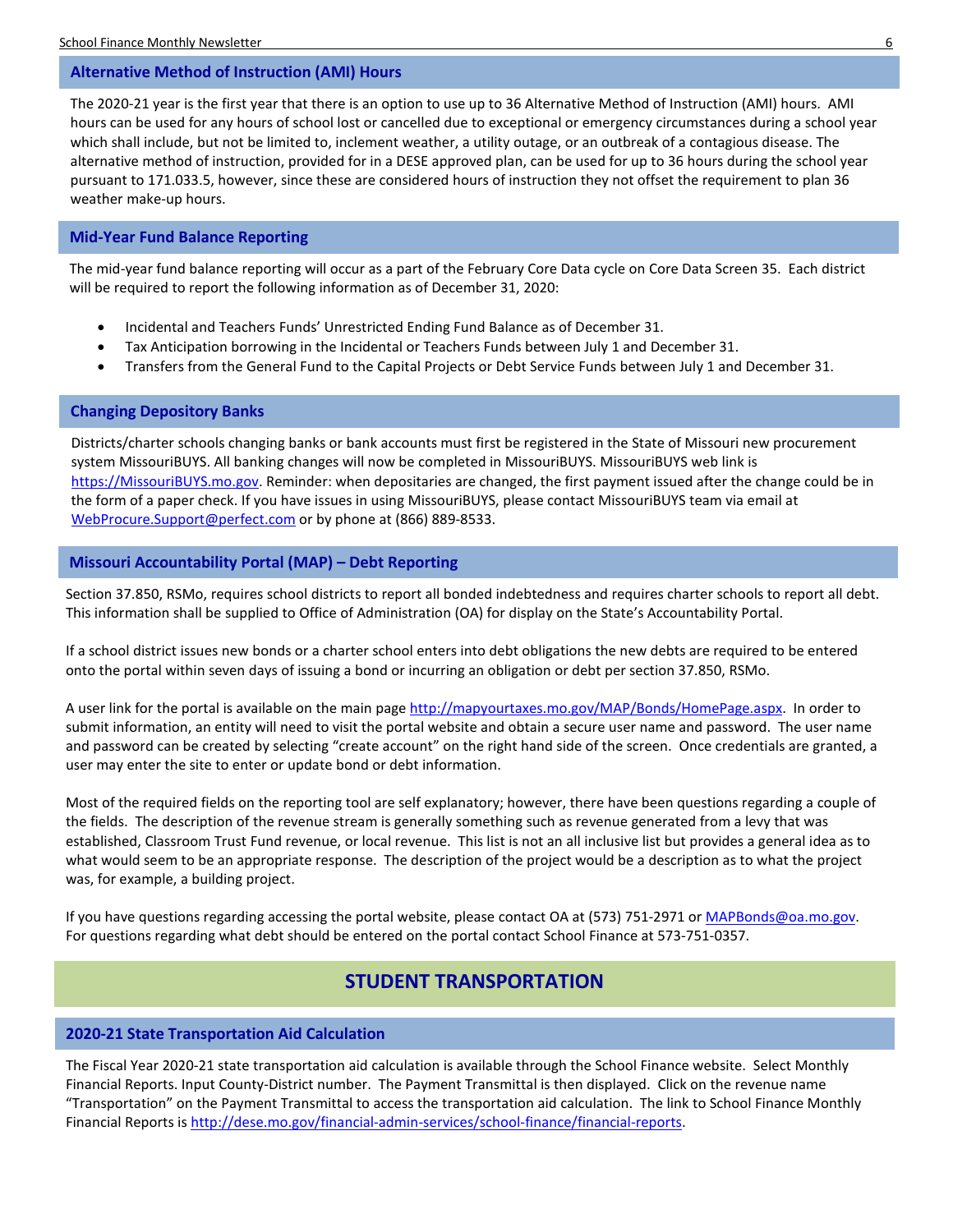This is the third live state transportation calculation made for the current year. The calculation is based on 2019-20 school year data submitted by the district on the state transportation aid documents included in Part IV of the Annual Secretary of the Board Report (Application for State Transportation Aid, School Bus and Facility Depreciation Schedules).

The percent of reduction to the calculated entitlement computed for the December 2020 calculation follows. This reduction percentage represents the amount the entitlement exceeded the appropriation and will fluctuate from month to month as revisions are made to individual school district data. The percent of reduction and the A and B factors are also reflected on each district's Summary Transportation Report.

The percentage reduction and the A and B factors are as follows:

|               | <b>Reduction Factor</b> | A Factor | <b>B</b> Factor |
|---------------|-------------------------|----------|-----------------|
| December 2020 | 69.392889%              | 4.946313 | $-1.372672$     |

# <span id="page-6-0"></span>**DNR Diesel Emissions Reduction Act (DERA) Funding**

The Missouri Department of Natural Resources will be accepting applications for the DERA State Grants Program through Friday, Jan. 15 at 5 p.m.

This includes diesel engine retrofit technologies and upgrades, idle reduction technologies, and school bus replacements. For more information regarding this funding opportunity visit: [https://dnr.mo.gov/env/apcp/vw/dera-option.htm.](https://dnr.mo.gov/env/apcp/vw/dera-option.htm)

# <span id="page-6-1"></span>**CARES ACT Transportation Supplement Grant**

The Department of Elementary and Secondary Education (DESE) has a CARES Act funded transportation related grant for Missouri local education agencies (LEAs), referenced below. This grant is designed to offset transportation related expenses related to COVID-19. The grant has a guidance document that can be found on the CARES Act webpage at [https://dese.mo.gov/financial-admin-services/coronavirus-aid-relief-and-economic-security-cares-act.](https://dese.mo.gov/financial-admin-services/coronavirus-aid-relief-and-economic-security-cares-act)

# <span id="page-6-2"></span>**CARES ACT Transportation Supplement Grant Details**

Below are details of the CARES Act Transportation Supplement Grant available to your school district/charter school. If you have yet to create a budget for this grant you can do so in ePeGs.

- Funds to support extra student transportation costs related to COVID-19 is being provided to schools through this supplemental grant through an allocation for each school district/charter school.
- Allocations are based upon a proportionate share of the allowable costs used to distribute FY20 transportation formula funds.
- Equitable services are required for students at nonpublic schools as well.
- Funds must be obligated beginning July 1, 2020 and no later than September 30, 2021.
- Budget and Payment Request is to be completed in ePeGs.
- *The User ID completing the ePeGs information must have authorized representative authority for the grant assigned by the district's User Manager before a budget can be completed and payment requests be made.*
- The accounting codes for the grant are Revenue Code 5425, Project Code 42501, and Source Code 4
- Expenditures will be coded to Function Code 2558 (Non-Allowable Transportation Expense) and Function 3711 for Non-Public Equitable Services Expenses (not limited to transportation-related).
- Should additional route costs be claimed any student transportation related miles associated with these costs should not be reported on the 2020-21 ASBR Application for State Transportation Aid.

# <span id="page-6-3"></span>**Effective Date Extended to February 7, 2022 – NEW Federal Entry Level Driver Training (ELDT) Key Information**

Following is a link to a document which details key points regarding the new Federal Entry Level Driver Training which is effective February 7, 2022, for your transportation department and any other entry level employees who are obtaining their CDL or making changes to their CDL[: https://dese.mo.gov/sites/default/files/sf-FederalEntryLevelDriverTraining.pdf.](https://dese.mo.gov/sites/default/files/sf-FederalEntryLevelDriverTraining.pdf)